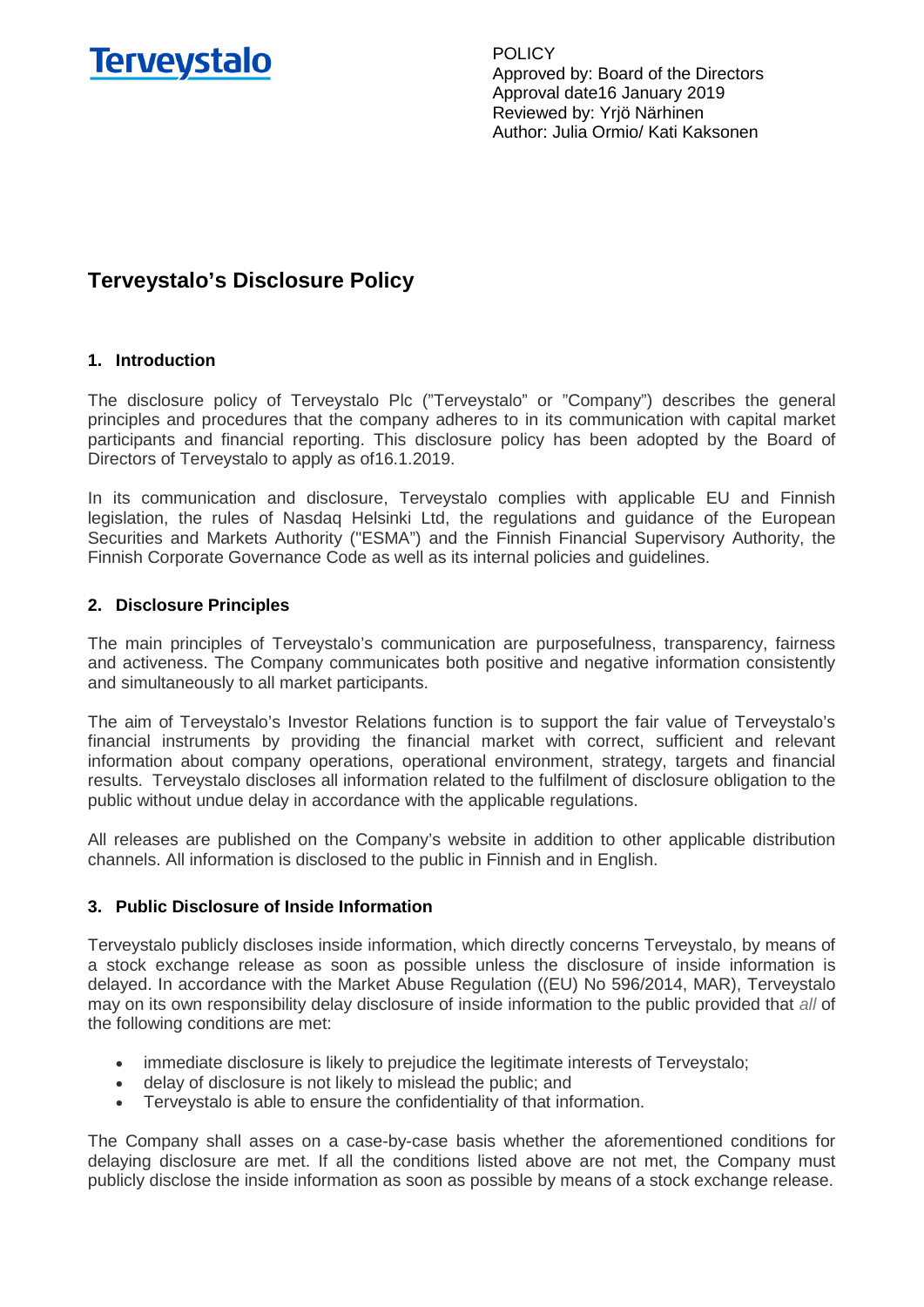

In connection with the delayed disclosure of information, Terveystalo shall document the conditions for the delayed disclosure and publicly disclose the information as soon as possible after the conditions for the delay are no longer met. The Finnish Financial Supervisory Authority shall be notified about the decision to delay the disclosure of information immediately after the public disclosure of the information.

The evaluation of insider information and delayed disclosure is described in Insider policy.

# **4. Types of Releases and Communication Channels**

The primary communication channels of Terveystalo consist of publicly disclosed stock exchange releases, published press releases and other releases and news, the company's website and different meetings and events.

Terveystalo always publicly discloses inside information by means of **a stock exchange release**. A stock exchange release is also used for the public disclosure of periodic information and other regulated information. Managers' transactions are publicly disclosed in a manner similar to the public disclosure of stock exchange releases.

News that do not meet the requirements set for stock exchange releases but which Terveystalo considers newsworthy or in other ways of interest to the Company's stakeholders are published by means of a press release or other release.

# **5. Distribution and Availability of Releases**

Terveystalo's stock exchange releases are disclosed to Nasdaq Helsinki Ltd and sent to key media. The Company's website [www.terveystalo.com](http://www.terveystalo.com/) is the principal source of up-to-date information on Terveystalo. The Company also uses a variety of other means and channels for dissemination of information, including press releases and other publications. Channels are managed by Corporate Communications.

Corporate Communications is responsible for Terveystalo's website and for the preparation, issuance and distribution of releases.

The Annual Financial Statements, the Reports of the Board of Directors, Corporate Governance Statements, Remuneration Statements, Auditor's Reports as well as the Half-Year Reports, Interim Reports and other financial reports are available on the Company's website for at least ten years. All other regulated information and other releases are available on the Company's website for at least five years.

# **6. Financial Reporting**

Terveystalo regularly provides information regarding its financial performance by publicly disclosing a half-yearly report, two interim reports, a financial statements release, an annual financial statement and a management report as well as an audit report. These reports are prepared in accordance with IFRS regulations and measurement principles. These reports are the primary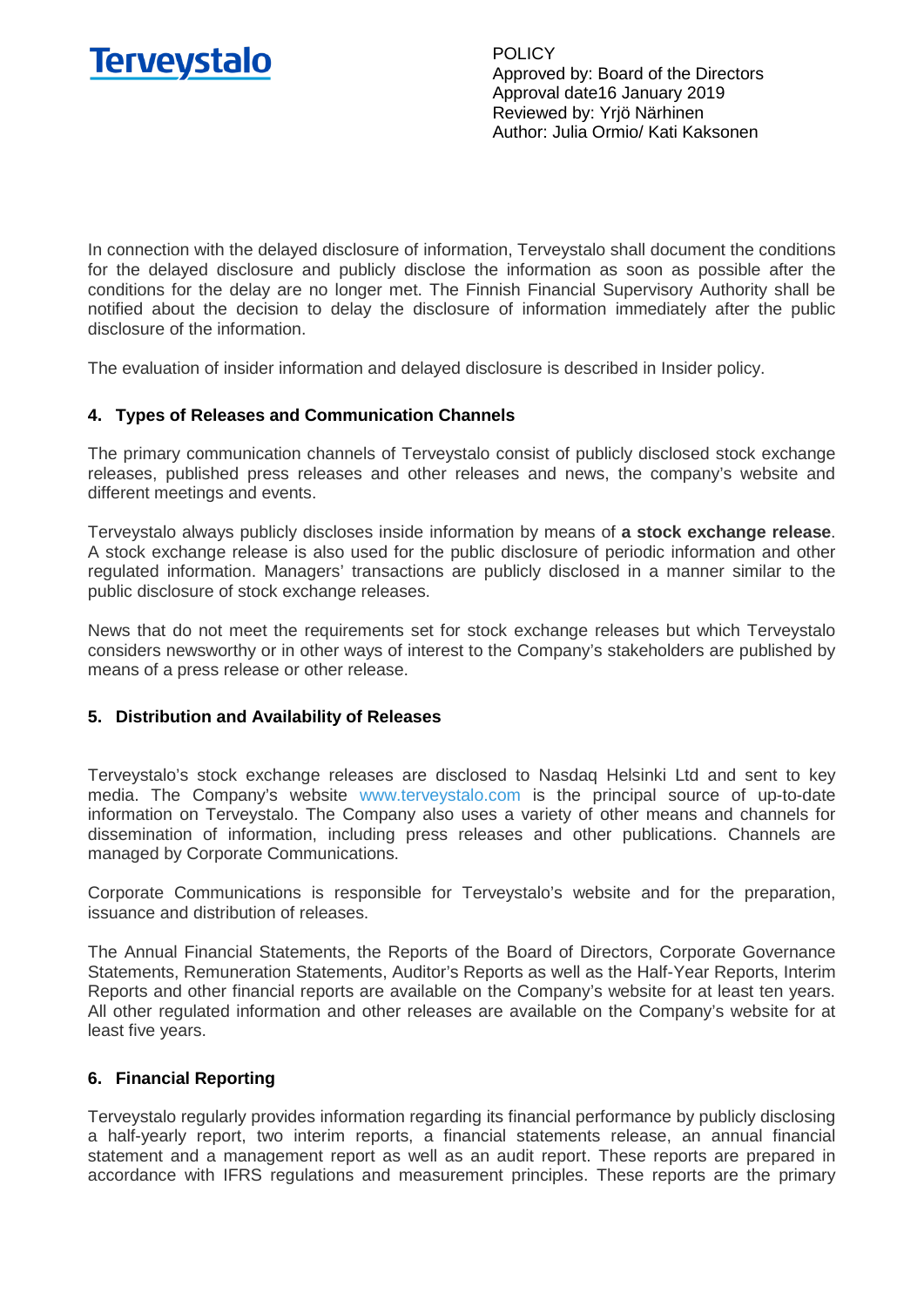

sources of information on the financial performance, balance sheet and financial position, future prospects and other related information on Terveystalo. The financial year of Terveystalo is a calendar year.

Terveystalo has an option to disclose an Annual Report. Additionally, Terveystalo discloses all other information required by the applicable laws and regulations.

Terveystalo publishes its Corporate Governance Statement and Remuneration Statement on its website. Other content required by the Finnish Corporate Governance Code is also available on Terveystalo's website.

Terveystalo publicly discloses the financial statements release, the half-yearly report and the interim reports according to a previously announced schedule. The schedule is disclosed before the end of the previous financial year and is available on the company's website.

## **Practices**

#### **7. Communication with Investors and Analysts**

The Company regularly meets and proactively interacts with capital market participants and representatives of the media. Apart from the silent period, Terveystalo responds to queries submitted by shareholders, investors, analysts and media as soon as practicable.

During meetings, information is provided within the limits of previously publicly disclosed information and accurately in accordance with such information. New yet undisclosed information, or complementary information that in conjunction with previously disclosed information could constitute information, which could be regarded as inside information, shall not be provided at these meetings. The investor presentations are available at the Terveystalo website.

Terveystalo monitors market expectations continuously. The Company will review upon request models made by analysts but merely for factual accuracy and for public information. Terveystalo does not comment or take any responsibility for estimates or expectations made by capital market representatives. The Company does not comment on the company valuation or the company share development, give preference to any particular analyst, or distribute analyst reports to the investment community.

#### **8. Persons Responsible and Spokespersons**

The persons primarily responsible for investor relations are CEO, CFO and Vice President of Investor Relations. These persons together with the Chief Medical Officer and the Chief Communications Officer are the primary spokespersons for the Company. CEO or other managers of the Company shall not comment on matters related to the Board of Directors of Terveystalo. The Board of Directors is represented by the Chairman or the Vice Chairman.

The communications department of Terveystalo is responsible for the primary communication with the representatives of the media. Primarily, no other persons than the aforementioned representatives of Terveystalo shall give statements on behalf of Terveystalo and they shall instead direct inquiries related to Terveystalo and its business to the Chief Communications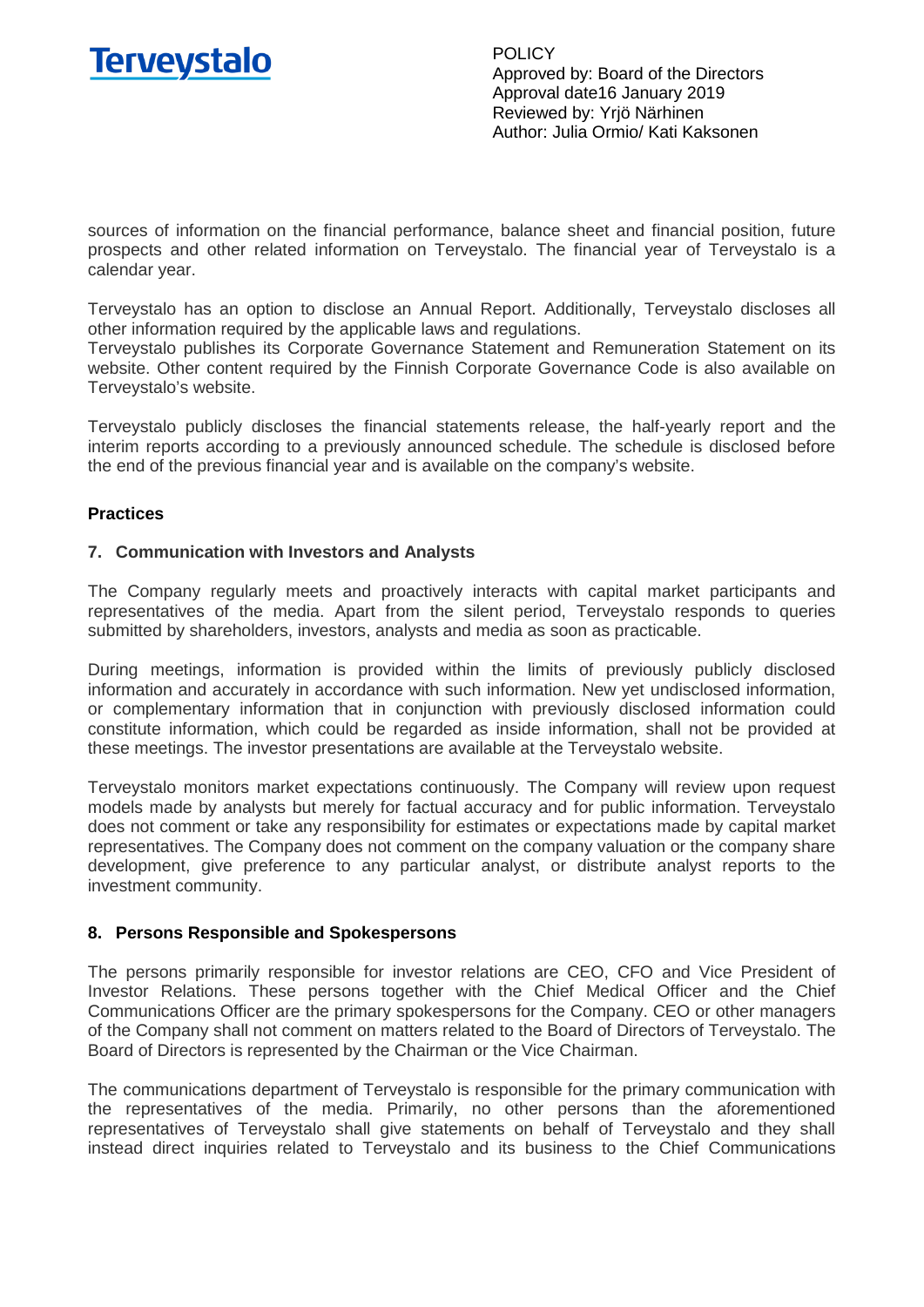

Officer. Other representatives of Terveystalo may also take part in investor relations on a case-bycase basis.

# **9. Silent Period**

Terveystalo's Silent Period starts 30 days prior to the disclosure of the financial statements release, the half-yearly report and the interim reports. During this time, Terveystalo shall not meet with investors, analysts, representatives of financial media or other representatives of capital markets and shall not comment on the financial position of the Company, the markets or future prospects. Silent Period end when the financial statements release, the half-yearly report and the interim reports is disclosed.

Exceptions to this rule are the annual general meeting of shareholders (if held during the Silent Period) and the publishing of a stock exchange release regarding a significant business event and the related communication; however, such communication will be limited to the relevant event only.

## **10. Rumors and information leaks**

Terveystalo does not comment on market rumors, speculation by the media, share price performance, actions of competitors or customers or analyst estimates. However, Terveystalo may publicly disclose a stock exchange release to correct clearly incorrect or misleading information that is likely to have a significant effect on the price of the Company's financial instruments.

In the event that inside information of which disclosure Terveystalo has delayed under MAR has leaked prior to a disclosure, or if its confidentiality can no longer be ensured, Terveystalo shall publicly disclose a stock exchange release regarding the matter without delay. If inside information is given to a third party, who does not owe a duty of confidentiality, Terveystalo shall publicly disclose the inside information simultaneously.

In a situation where a rumor explicitly relates to inside information the disclosure of which has been delayed, and that rumor is sufficiently accurate to indicate that the confidentiality of that information is no longer ensured, Terveystalo shall publicly disclose a stock exchange release regarding the matter as soon as possible.

# **11. Reporting Languages**

The Company's official reporting language as a listed company is Finnish. All material relating to the fulfilment of the Company's disclosure obligation is disclosed in Finnish and English.

# **12. Future Prospects and Profit Forecasts**

Terveystalo shall disclose its prospects for the following year as part of the financial statement release, the half-yearly report and the interim reports. Terveystalo comments only about the development of the market environment.